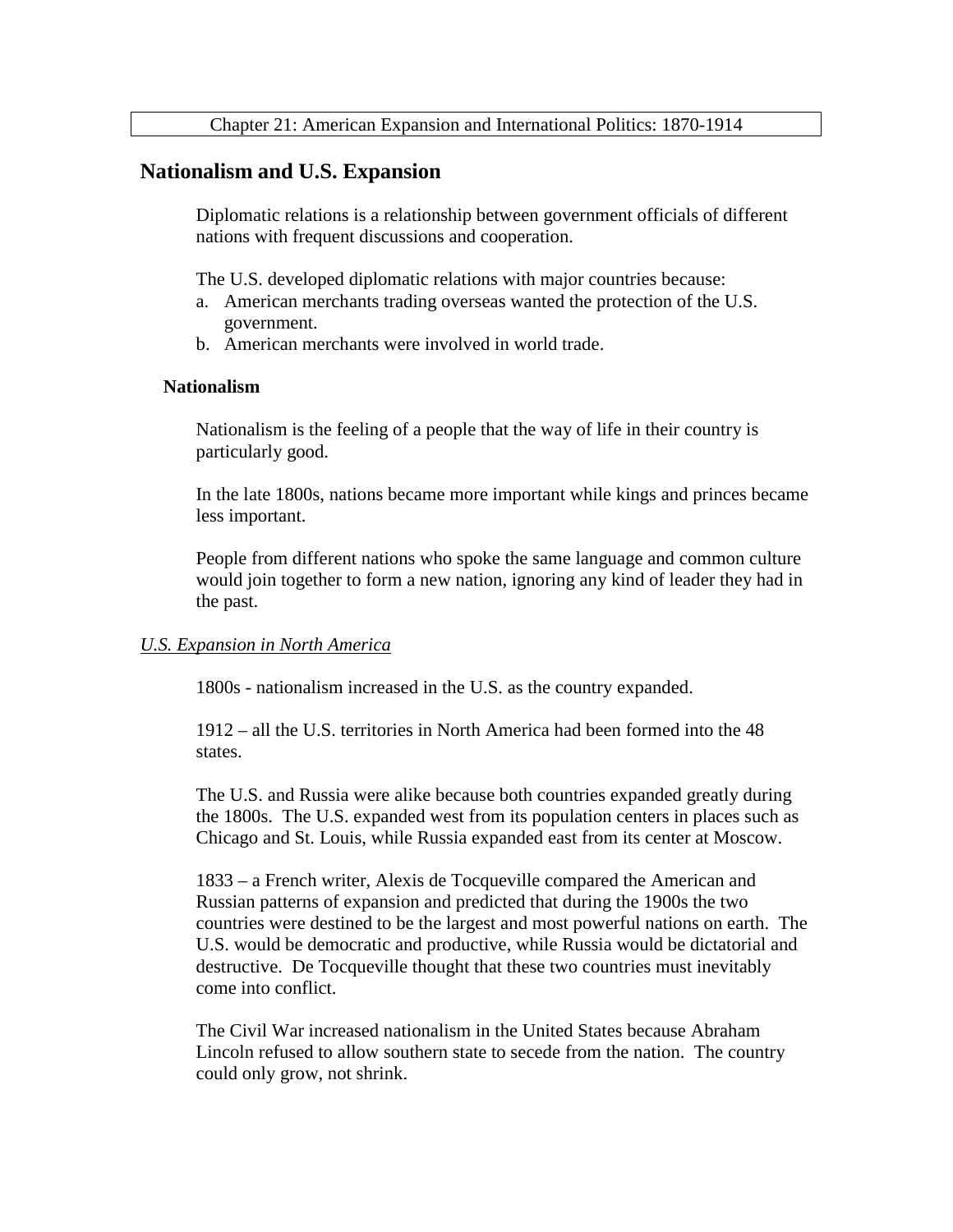## *U.S. Expansion After the Civil War*

After the Civil War the U.S. began expanding its control and influence beyond North America to other countries.

Reasons the U.S. tried to influence other nations:

(1) Economic

(2) Military

(3) Moral.

## **Economic Reasons**

The primary reason the U.S. expanded its influence in foreign countries: Economic reasons – industrialization in the late 1800s increased the need to trade with other countries. Manufacturers spent money constructing factories with assembly lines, but big companies often produced more products than the American people could buy. This caused companies to find places to sell their products.

Sales of American goods to foreign countries were important to the workers in the U.S. because:

- a. Companies depend on overseas sales to keep their business going.
- b. Workers would be out of jobs if the companies were out of business.
- c. Workers depend on overseas sales to keep their jobs.

Late 1800s - Products and Natural Resources the U.S. imported:

- (1) sugar from Cuba and Hawaii
- (2) coffee from Latin American countries
- (3) silk from China
- (4) minerals and rubber from Southeast Asian countries

## **Military Reasons**

After the Civil War, the military was used to protect settlers and to push Native Americans onto reservations.

Merchant ships are unarmed ships that carry products and natural resources.

The U.S. started building new ships because:

a. Shipping products overseas required modern ships.

b. The U.S. began building new coal burning, steam-powered merchant ships.

The U.S. needed naval ports in the Pacific because:

a. The U.S. found competition with the merchants of France and Great Britain. b. These merchants would prevent other countries from trading with territories they controlled.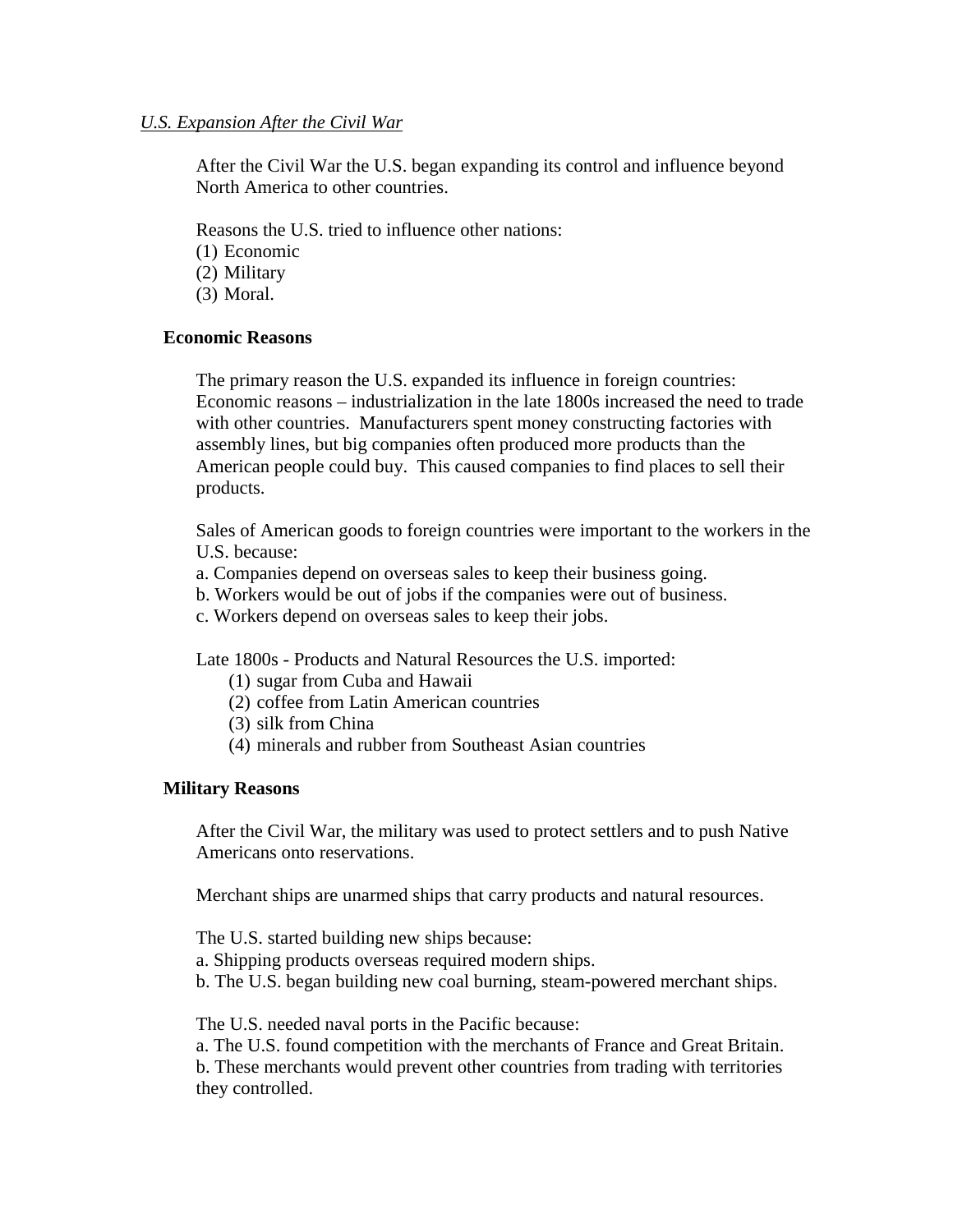c. The U.S. built their own ports along their route to trade.

Countries that had the largest navies in 1898:

(1) Great Britain

(2) France

(3) Germany.

### **Moral Reasons**

Some Europeans and Americans felt superior to people in other parts of the world because they believed the Christian religion made them morally superior. They sent missionaries to other countries to bring them into the Christian religion.

### *Domination, Accommodation, and Imperialism*

Domination is used when dealing with another country that has a weaker economy and a weaker military.

Accommodation is necessary when dealing with a country that has an equally strong economy and military.

Imperialism occurs when the people of a strong nation dominate the people of a weak nation, denying people in the weak nation the freedom to make their own decisions about economic and political problems.

# **The United States in Latin America**

## *Domination and Accommodation in South America*

### **The Monroe Doctrine**

1820s – the U.S. government was worried that Spain might try to reclaim some of its lost territory, particularly the Louisiana territory. President Monroe declared that the U.S. would not tolerate any European country getting involved in any part of North or South America.

This declaration was known as the Monroe Doctrine which was not a treaty or an agreement with other countries. It was a statement by the United States that the U.S. would not allow European countries to expand their control over territory in Latin America.

The British navy did not want European countries to get more influence over Latin America. Fear of the British Navy kept France and Spain from trying to do so.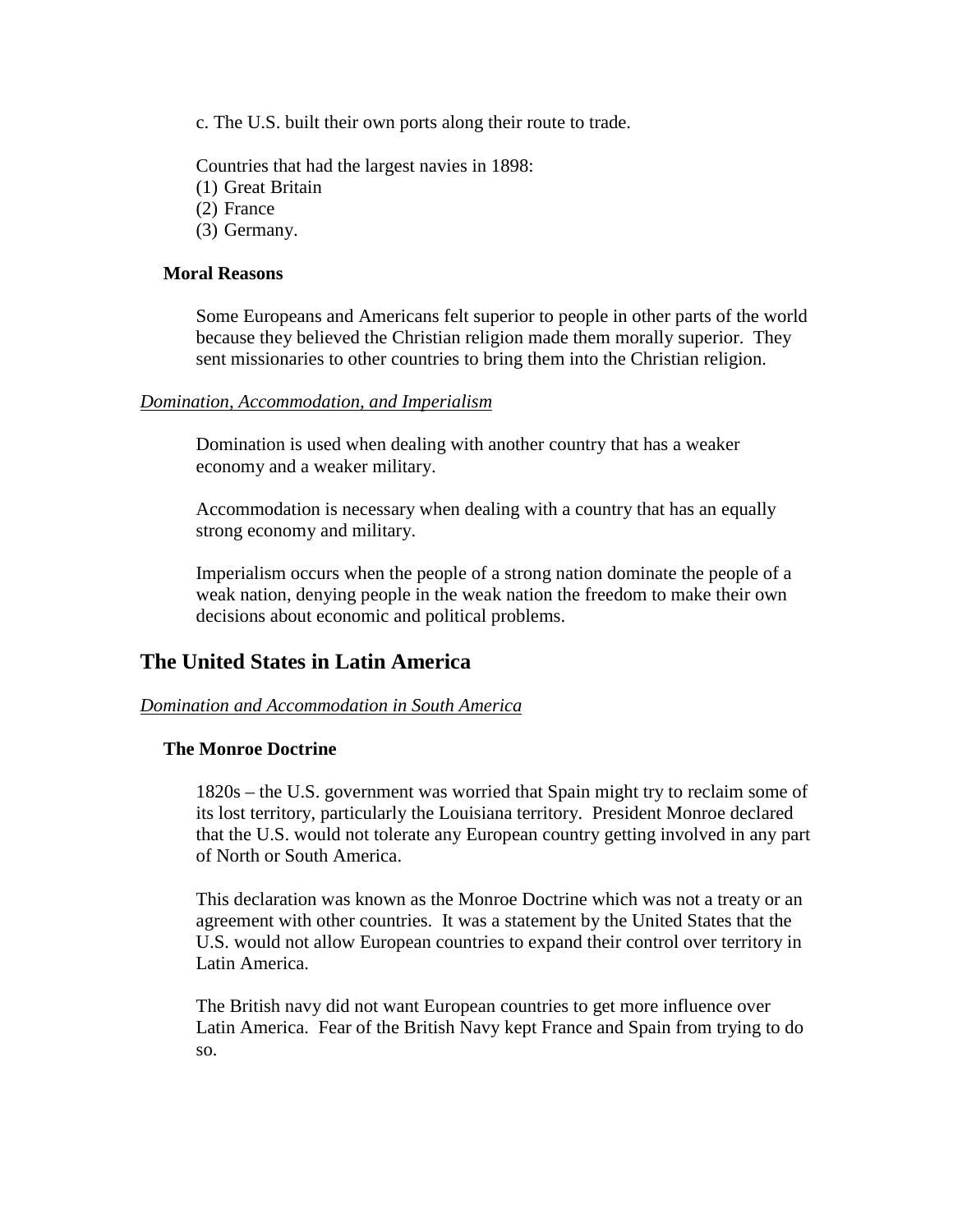### **Crisis with France**

The U.S. wanted France to leave Mexico because they did not want a European nation to control a country that bordered the U.S.

The U.S. got France to leave Mexico because they insisted that the French leave or face a possible war. France decided that fighting an overseas battle with both the Mexicans and the Americans would be too hard and pulled their troops out of Mexico.

#### **Crisis in Chile**

The U.S. supported the President of Chile during the revolution there. When the President of Chile lost control of the government, many people in Chile were angry with the U.S. for supporting him. When the U.S. ships came ashore in Chile, a riot broke out and 2 American sailors were killed. Chile did not want to apologize for these deaths until the U.S. president said he might consider going to war with Chile. They apologized and sent money to the families of the deceased.

#### **Crisis in Venezuela**

1895 – a dispute between Venezuela and Great Britain gave the U.S. a chance to demonstrate its influence in the Americas.

The dispute was about the location of the border between Venezuela and British Guinea.

The U.S. helped solve the problem.

#### *The Spanish-American War*

1898 - the U.S. fought a brief war with Spain

Spain's influence changed during the 1800s because countries such as Mexico, Peru,Venezuela, Colombia, Ecuador,fought successful wars of independence from Spain.

The U.S. became the largest importer of Cuban sugar in 1984, importing over 1 million tons.

1890s - America wanted to go to war with Spain because Spain had sent troops to Cuba to stop them from gaining independence and in the process had killed many Cubans and Americans living in Cuba.

1898 - 2 events increased the desire of Americans to go to war with Spain: (1) The publication in a New York newspaper of a letter from the Spanish ambassador to a friend in Cuba in which the Spanish ambassador had accused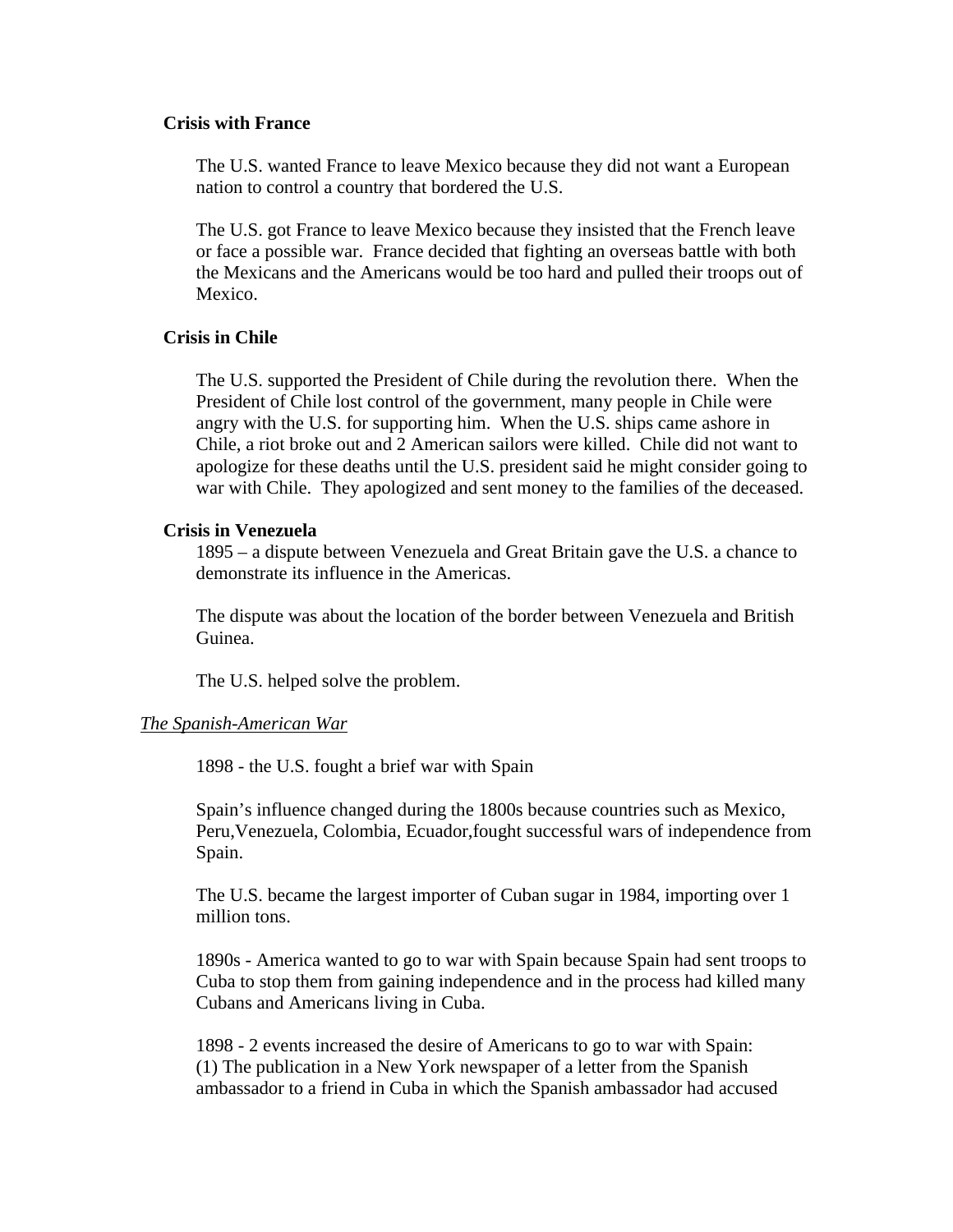President McKinley of being weak. This angered the President and the American public.

(2) The sinking of the U.S. battleship, *Maine*, which had gone to Cuba to protect American citizens there. On Feb.15, 1989 an explosion occurred on the *Maine*, killing 260 American sailors.

Reasons why some businessmen wanted a war with Spain: (1) They thought a war would help the U.S. economy recover from the depression that had started in 1893.

(2) Some wanted Spain out of Cuba in order to make it easier for American companies to do business with Cuba.

The policy of the United States toward Spain used domination. Cuba and the Philippines were supposed to gain independence after the Spanish-American war.

Puerto Rico was supposed to be turned over to the control of the U.S.

## **Post-war Relations with Cuba**

1901 - Platt Amendment was passed.

This amendment stated that the U.S. to send troops into Cuba if the new Cuban government was unable to protect life and property.

The Cubans were told that their constitution must include provisions stating that Cuba:

(1) could not enter into any agreement with a foreign power that could endanger its independence

(2) would give the right to the U.S. to intervene in Cuba if the Cuban government had problems

(3) would lease a naval base at Guantanamo Bay to the U.S.

American troops started a revolution in Cuba in 1906 and remained in Cuba until 1909.

## *Domination in the Caribbean*

## **Roosevelt Corollary**

1904 - President Roosevelt issued the Roosevelt Corollary to the Monroe Doctrine. It basically said that the U.S. would act as a policeman in Latin America.

## **U.S. Control of Puerto Rico**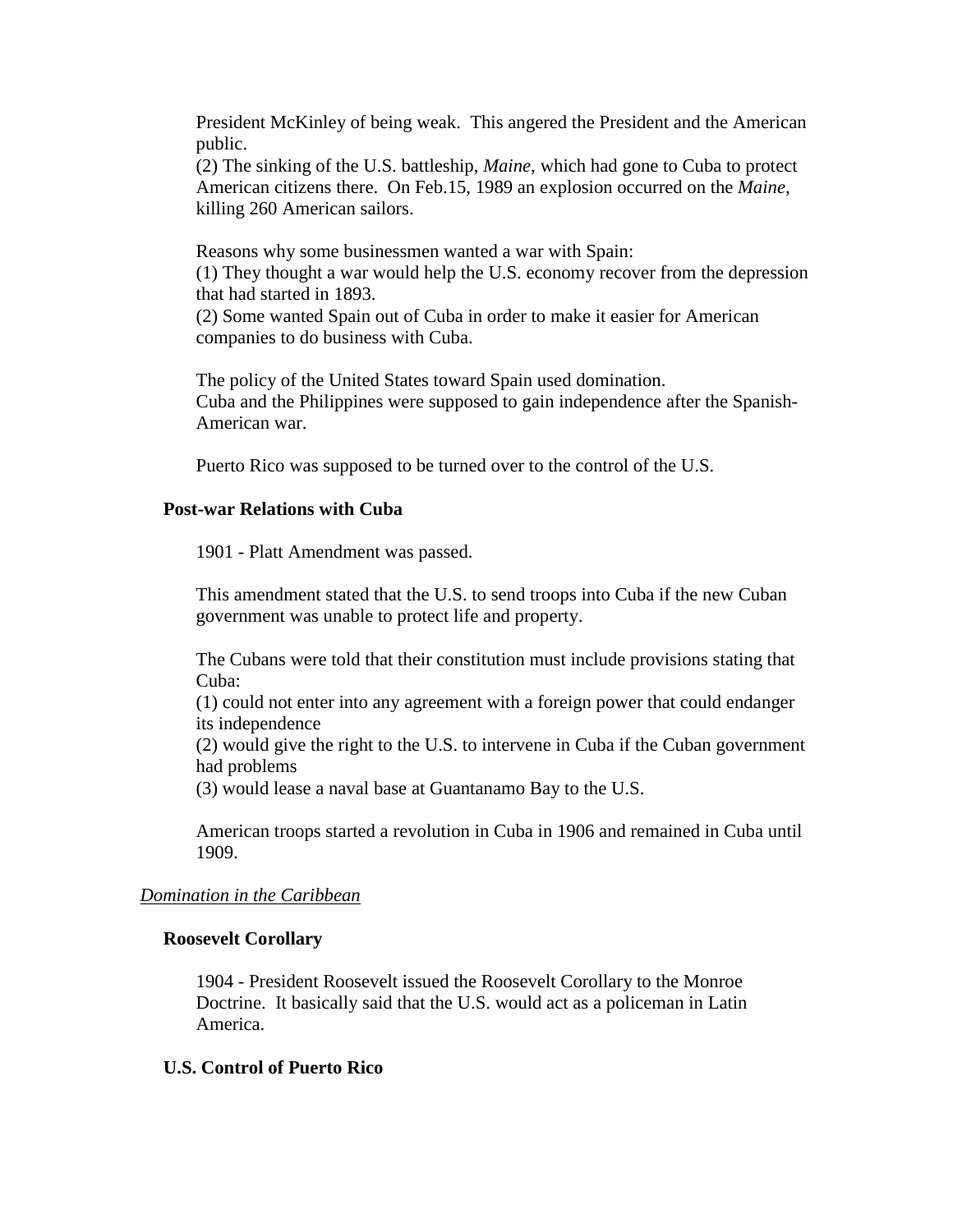Puerto Rico was made a territory of the U.S. because the Teller Amendment had stated that Cuba would not become a territory of the United States, but it never said anything about Puerto Rico.

### **Haiti and the Dominican Republic**

Caribbean countries where the U.S. intervened during the early 1900s: Haiti  $\&$ Dominican Republic.

## *Domination in Central America and Mexico*

Dollar diplomacy is a phrase which referred to actions taken to protect American business interests in these foreign countries.

### **The Panama Canal**

1860s - there had been talk of building a canal across the narrowest part of Central America that would enable ships to pass from the Atlantic Ocean to the Pacific Ocean without going around South America.

The U.S. was interested in building a canal across Central America because it would save time and ships could make more trips, which meant more products could be sold and businesses could earn more profit.

Isthmus is a narrow strip of land that connects 2 larger pieces of land.

The 2 possible routes for a canal across Central America were: (1) across Nicaragua (2) across the Isthmus of Panama

Roosevelt encouraged the people in Panama to declare independence from Colombia because he did not want to take the chance that a revolution in Colombia would stop the U.S. from building a canal.

The U.S. ensured that Panama would be independent by sending American warships to defend them from Colombian troops. Roosevelt offered Panama the same terms that he had offered Colombia, which was \$10 million for the right to build the canal and \$250,000 a year as "rent" for the Canal Zone.

1914 - the Panama Canal was completed

## **U.S. Relations with Mexico**

The U.S. relationship with Mexico was important because of Mexico's large population and its long border with the U.S.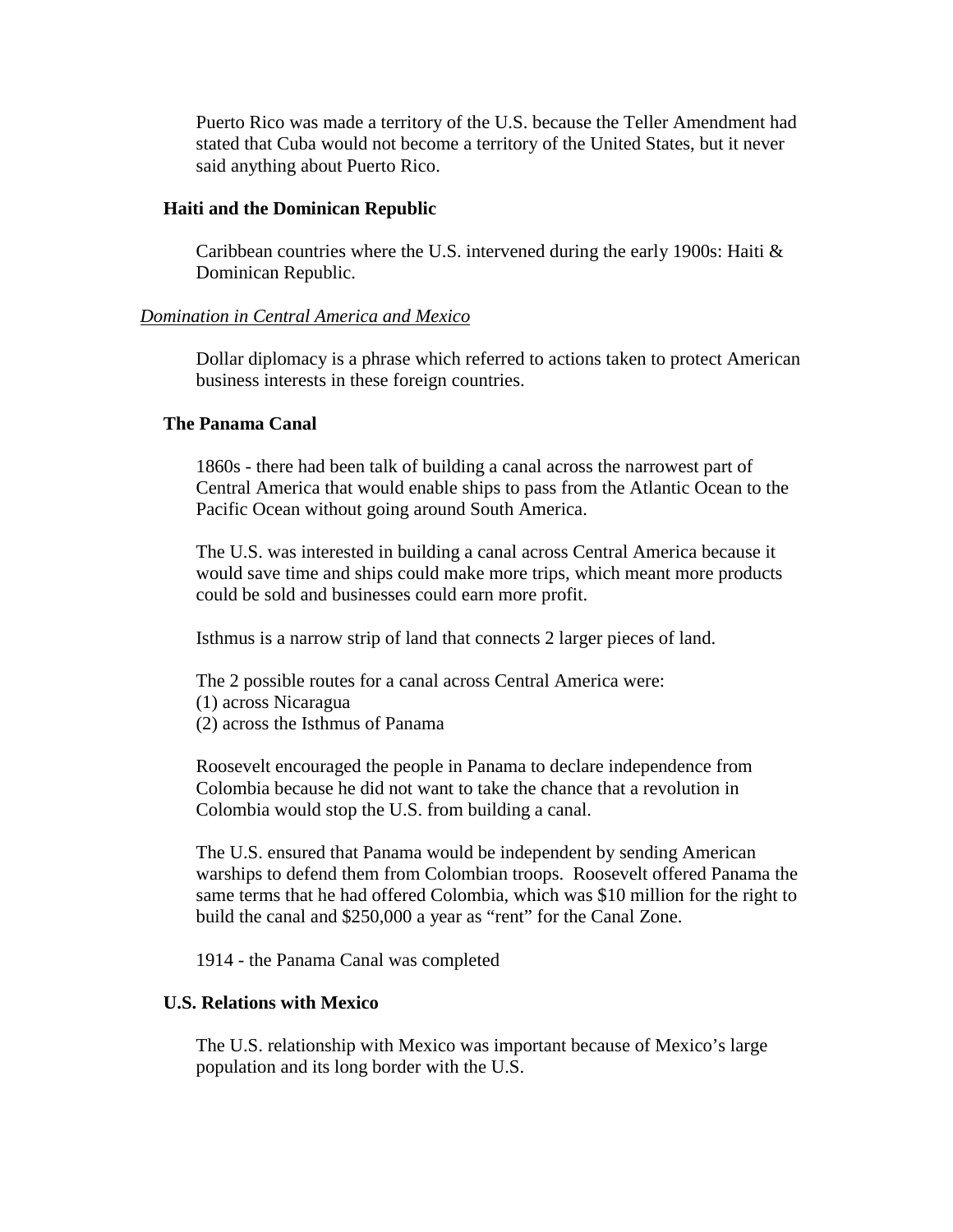1911 - a revolution led by different Mexican groups forced the Mexican dictator to resign.

Pancho Villa and Emilliano Zapata, who were rebel leaders, wanted to get the United States to get involved in the war and make it look like the U.S. was supporting the Mexican government.

1916 - Villa stopped a train in Northern Mexico and executed 16 Americans. When the U.S. did not invade Mexico, Villa attacked the town of Columbus, New Mexico, and killed 19 Americans.

In response to these attacks, President Wilson sent an army of 6,500 men into Mexico to capture Pancho Villa. The U.S. was about to go to war with Germany, and Wilson needed his army back in the U.S., so he called back his army from Mexico.

1900s - many Mexicans left Mexico to settle in the U.S. because of the disorder and poverty due to Zapata and Villa.

# **The United States in the Pacific**

The Asian countries and islands in the Pacific became important to the U.S. because those islands could be used as naval bases and refueling stations for ships traveling across the Pacific.

### *Domination in the Philippines*

After the Spanish-American war, the peace treaty specified that the Philippines were supposed to become independent.

Filipino leaders became angry at the U.S. because the Americans refused to allow Filipino leaders to form their own government after the Spanish-American war.

1902 - The United States had to ensure that the Philippine legislature wouldn't pass laws that hurt American business. They passed an act that stated how the Philippines would be governed. It would have 2 parts:

(1) one part appointed by the U.S. President

(2) one part elected by the Filipino people

#### *Domination of Hawaii*

The 2 main economies in Hawaii during the 1800s were whaling and sugar.

Hawaii was important for shipping because it was half way between the U.S. and Asia.

The Hawaiian sugar plantation owners wanted Hawaii to become part of the U.S. so they could sell their without the tariffs.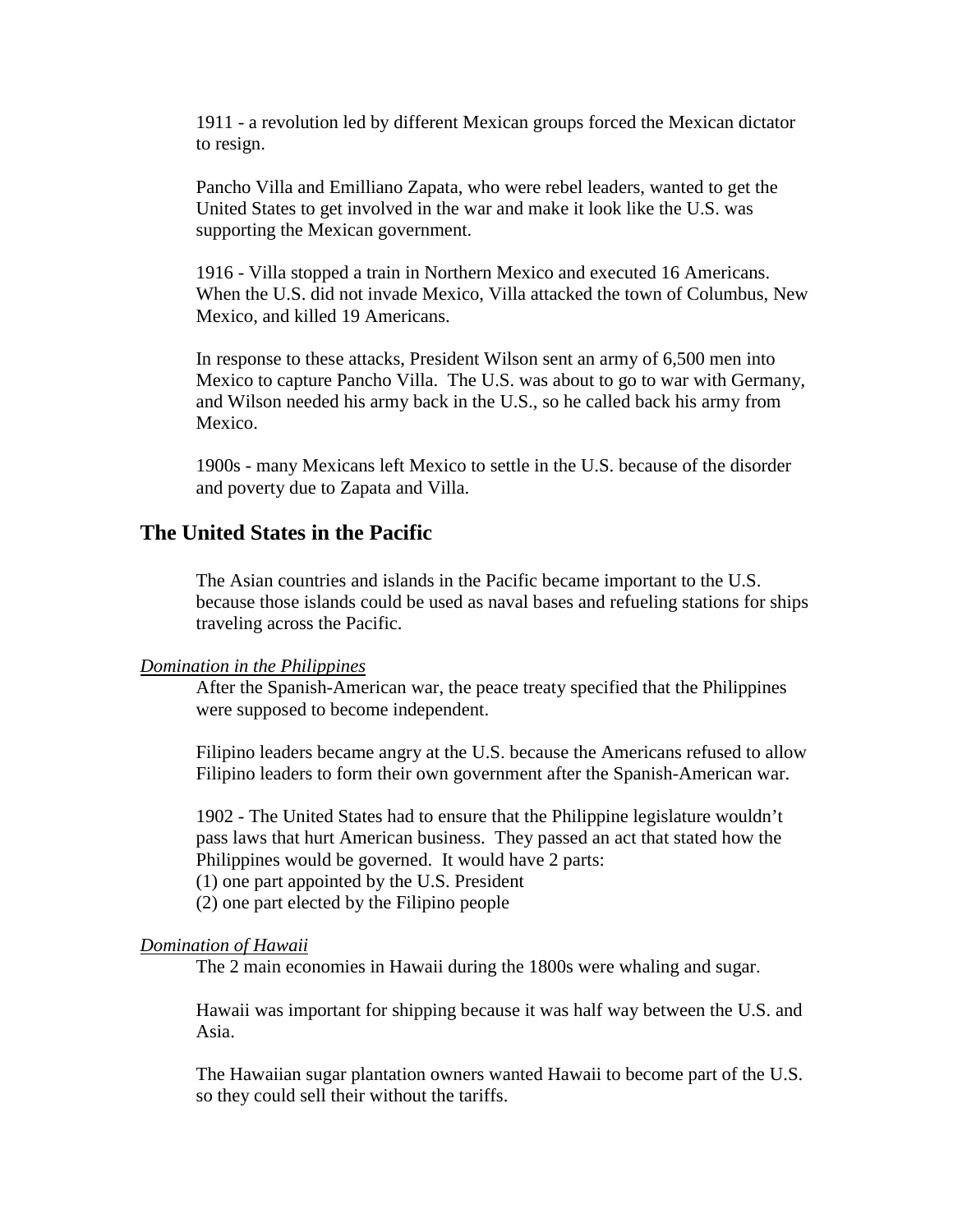Congress allowed Hawaii to become a U.S. territory because after the Spanish-American war, the supply of sugar from Cuba stopped, and they needed sugar from Hawaii.

### *Purchase of Alaska*

1867 - Alaska was controlled by Russia. Russia offered to sell Alaska to the U.S. for just over \$7 million.

William Seward, the Secretary of State, bought Alaska for the United States. Alaska became known as Seward's folly because everyone thought it was a foolish purchase.

Reasons why Seward wanted to purchase Alaska: (1) He thought this was a possible way to convince Canada to become part of the U.S.

(2) He thought Alaska would provide closer ports to China.

### *Domination and Accommodation in China*

Americans and Europeans were interested in China because the great population of China was seen as a great potential market for the sale of European and American manufactured goods.

Spheres of influence are countries that made agreements that each nation would have control over the trade with certain parts of China.

The Open Door Notes declared that the U.S. reserved the right to trade at all ports and that no government should interfere with the rights of the Chinese government in these ports.

### **The Boxer Rebellion**

Boxers - an organization called the Righteous and Harmonious Fists, which taught its members the art of Chinese boxing and religious rituals to prepare fighters for battle. The organization was referred to by westerners as Boxers.

1900 - the Boxers attacked Chinese government officials and Chinese who converted to Christianity. The Boxers managed to isolate embassies of foreign governments. This caused European countries and America to send troops.

### *Accommodation with Japan*

1854 - Matthew C. Perry, American Commander, took his navy to Japan and forced the Japanese to begin trading with the U.S.